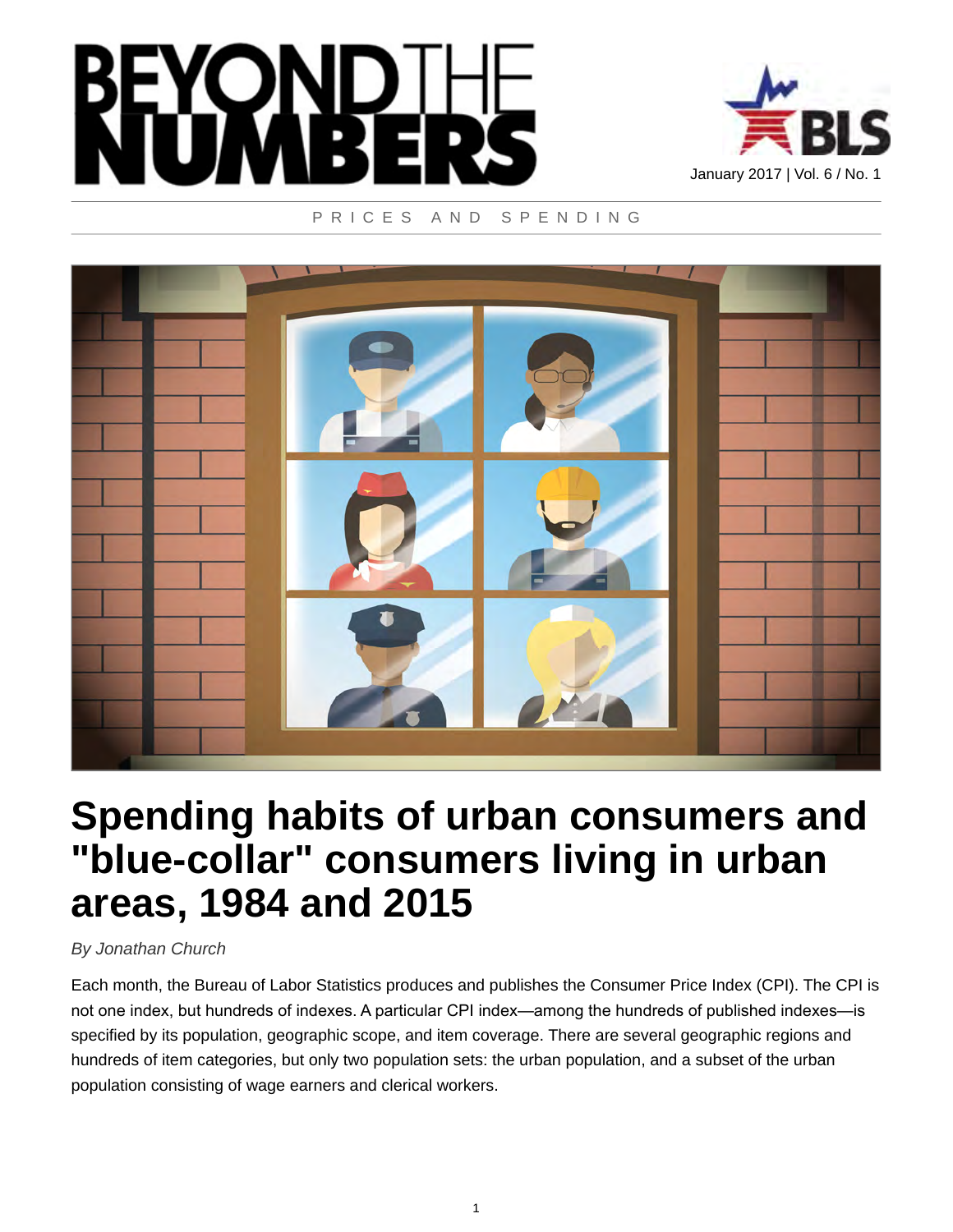<span id="page-1-1"></span><span id="page-1-0"></span>The CPI for all urban consumers (CPI-U) is a measure of price change for urban consumers that reflects the expenditure patterns of an average consumer living in an urban area—approximately 89 percent of the U.S. population. The CPI-U population "covers households in all areas of the United States except people living in rural nonmetropolitan areas, in farm households, on military installations, in religious communities, and in institutions such as prisons and mental hospitals." $^1$  $^1$  Urban consumers include professionals, the self-employed, the unemployed, and retired people, as well as urban wage earners and clerical workers. $^2$  $^2$  The CPI for urban wage earners and clerical workers (CPI-W) is a measure of price change for urban consumers that reflects the expenditure patterns of urban consumers who live in a household where more than one-half of the household's income originates from clerical or wage occupations, and at least one of the household's earners have been employed for [3](#page-7-2)7 weeks or more during the previous 12 months. ${}^{3}_{-}$  The CPI-W represents about 28 percent of the U.S. population. In short, the CPI-W is a measure of price change for 'blue-collar' workers living in urban areas, whereas the CPI-U measures price change for everyone in an urban area.

<span id="page-1-2"></span>In order to be a measure of price change, the CPI must be based on a sample of prices. The sample of prices collected, and the stores from which prices are collected, are the same for both the CPI-U and the CPI-W. The difference between the two indexes lies in the expenditure data used to weight the prices. CPI-U prices are weighted by the expenditures of all urban consumers. CPI-W prices are weighted by the expenditures of a subset of this group, wage earners or clerical workers (blue-collar consumers) in urban areas. Thus, although the CPI-U and CPI-W reflect price patterns using prices collected from the same stores for the same items, the CPI-U reflects expenditure patterns for all urban consumers whereas the CPI-W reflects expenditure patterns for a subset of all urban consumers (i.e. urban wage earners and clerical workers). It is not prices, but differences in budget allocation, that account for differences in how the CPI-U and CPI-W indexes change over time, where budget allocation is the portion of total expenditures allocated to a particular item. For example, the typical 'blue collar' consumer spends a higher proportion of his budget on food than does a typical urban consumer.

This **Beyond the Numbers** article analyzes the difference in spending patterns between all urban consumers and wage earners and clerical workers (blue-collar consumers) in 1984 and 2015. The analysis sheds light on how budget allocations by the typical urban consumer compare with budget allocations by the typical blue-collar consumer living in an urban area. It illustrates these differences for major expenditure categories, as well as more specific categories of general interest.

# **Data**

The budget allocations reflected in relative importance tables on the **BLS** website are based on data collected in the Consumer Expenditure (CE) survey conducted by the U.S. Census Bureau. The CE survey collects data on the dollar amount people spend on a broad range of goods and services. About 33,500 individuals and families participate in the CE survey, which consists of regular 2-week diary entries and quarterly interviews conducted over a 2-year period.

Starting in 1940, the CPI introduced updated data on expenditures into index calculation approximately every 10 years. The CPI would then update expenditure weights every year following based on relative price change until the next weight update. In January 2002, biennial updates were introduced.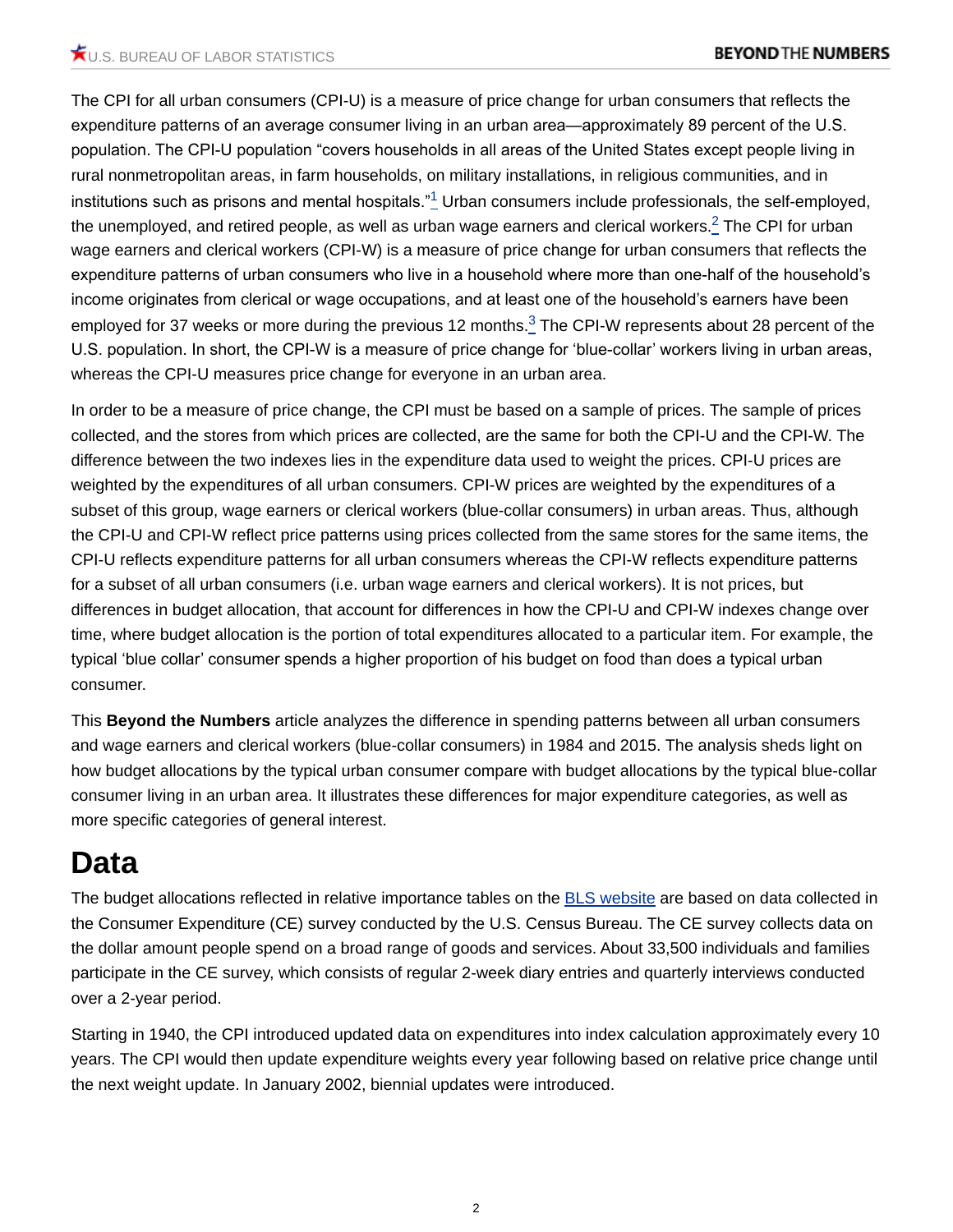<span id="page-2-1"></span><span id="page-2-0"></span>Relative importance data are organized into tables that illustrate the breakdown of expenditures across item categories on a percentage basis. For example, in 2015, urban consumers spent approximately 15 percent of total expenditures on food and beverages. $^4$  $^4$  The data in relative importance tables can be used to examine changes in the composition of consumer purchases over time.<sup>[5](#page-7-4)</sup> In particular, this article examines the changes in composition over the course of 30 years by comparing relative importance data in 1984 with relative importance data in 2015. It compares these data in both years for each of the CPI-U and CPI-W populations. In so doing, it provides insight into the relative importance of expenditures on various items for each of the two population sets. The article thus provides a picture of how consumers allocated their budget in 1984, and how they allocated their budget in 2015.

<span id="page-2-2"></span>The resulting portrait of consumer spending patterns provides insight on how the consumer budget has evolved. For example, as the economy has grown over the last 30 years, consumers have reduced the portion of their budget spent on basic items such as food, energy, and clothing, while increasing the portion spent on recreation. Moreover, as the population's life expectancy continues to rise, a larger share of the budget is spent on medical care, compared with the portion spent 30 years ago. $^6$  $^6$  Finally, differences in expenditures across the CPI-U and CPI-W population lend some insight into the budget priorities of both populations. For example, although both populations have experienced a large decline in tobacco expenditures, the typical blue-collar consumer in an urban area still spends a larger share of his or her budget on tobacco than the typical urban consumer. These findings are explored in more detail below.

# **Results**

Budget allocations for urban consumers have changed over 30 years. To highlight these changes, we first exam the general categories of consumer spending within the CPI aggregation structure. Then we take a selective look at some more granular categories of expenditure.

Table 1 shows the budget allocations of consumers across the eight major expenditure categories in the CPI structure. By examining table 1, one can see that food and beverages, apparel, transportation, and other goods and services all experienced dramatic percentage drops in the portion of the consumer's dollar allocated to these categories, relative to housing, medical care, and recreation. For the typical urban consumer, food and beverages went from constituting nearly 20 percent of their budget in 1984 to constituting just under 15 percent of their budget in 2015. Consumer budgets for apparel decreased to 3 percent in 2015, compared with 5 percent in 1984. Transportation's allocation in the urban consumer's budget declined from 22 percent to 15 percent. Other goods and services saw their place in the consumer budget decline from 5 percent (in 1984) to 3 percent (in 2015). The blue-collar urban consumer saw similar drops. For the CPI-U and CPI-W populations, the drops in budget allocation were roughly identical for food and beverages and transportation, but blue-collar urban consumers experienced a smaller dip in their allocations to apparel and other goods and services.

<span id="page-2-3"></span>For those items that increased, both the CPI-U and CPI-W populations saw increases in their budget allocations to housing, medical care, and recreation. Both the CPI-U and CPI-W populations saw the largest share increase to recreation (approximately 35 percent for both), followed by medical care and housing.<sup>[7](#page-8-1)</sup> Overall, the budget allocation increases demonstrate that both the CPI-U and CPI-W population spent more of their budget on recreational pursuits in 2015 than they did in 1984. The CPI-U population saw a greater increase in its budget allocation to medical care than did the CPI-W population, while the CPI-W population saw a greater increase in its budget allocation to housing than did the CPI-U population. (See table 1.)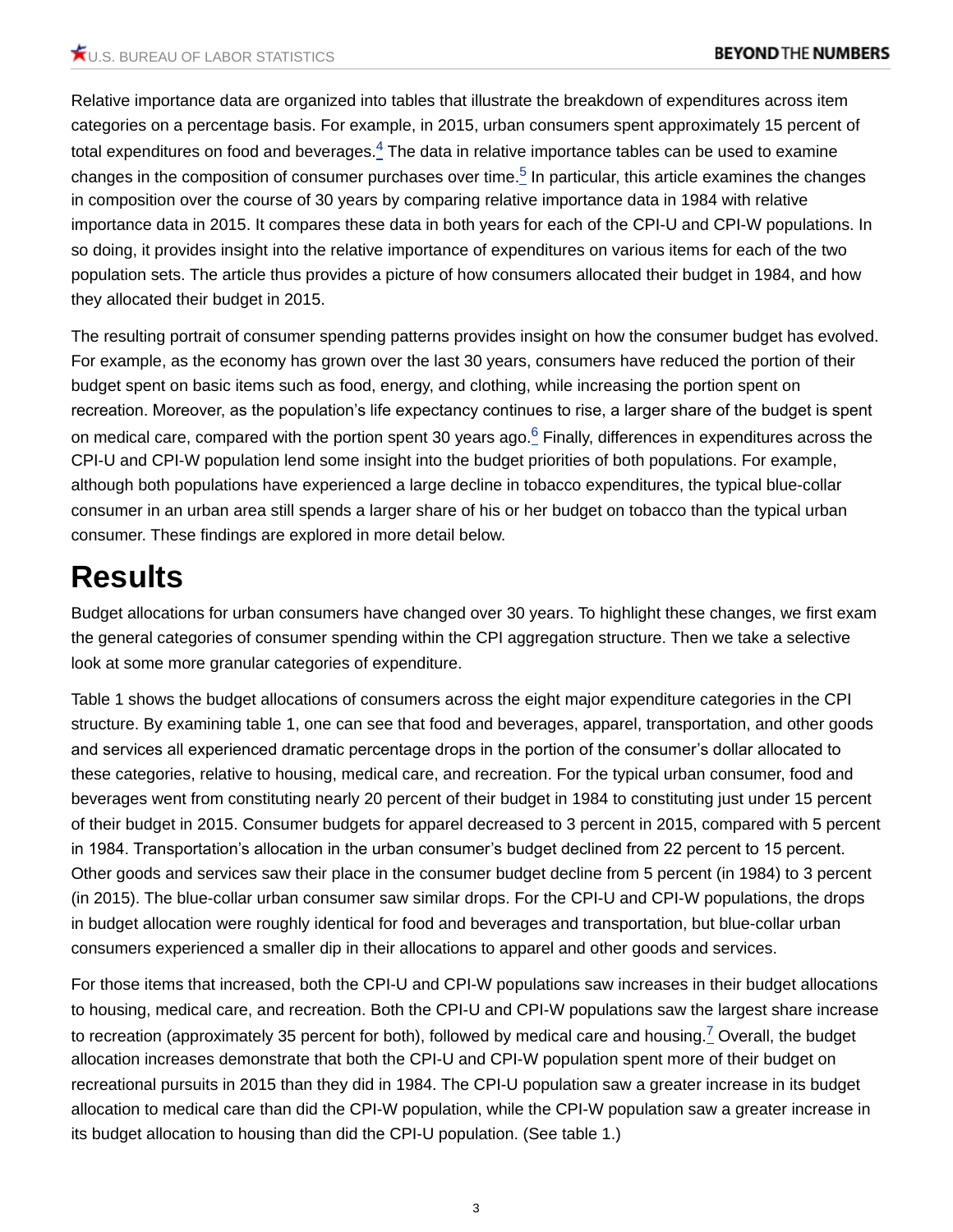|                              | <b>CPI-U</b> |       |                | <b>CPI-W</b> |       | Percent change |  |
|------------------------------|--------------|-------|----------------|--------------|-------|----------------|--|
| <b>Categories</b>            | 1984         | 2015  | Percent change | 1984         | 2015  |                |  |
| Food and beverage            | 19.80        | 14.97 | $-24.37$       | 21.27        | 16.20 | $-23.83$       |  |
| Housing                      | 37.7         | 42.24 | 12.02          | 34.95        | 40.73 | 16.55          |  |
| Apparel $(1)$                | 5.06         | 3.10  | $-38.72$       | 5.00         | 3.32  | $-33.63$       |  |
| Medical care                 | 6.27         | 8.38  | 33.59          | 5.57         | 7.04  | 26.34          |  |
| Transportation               | 21.63        | 15.26 | $-29.45$       | 24.13        | 16.97 | $-29.65$       |  |
| Entertainment <sup>(2)</sup> | 4.22         | (2)   | 35.81          | 3.92         | (2)   | 34.26          |  |
| Recreation <sup>(2)</sup>    | (2)          | 5.73  | 35.81          | (2)          | 5.27  | 34.26          |  |
| Education and communication  | (2)          | 7.15  | (2)            | (2)          | 7.02  | (2)            |  |
| Other goods and services     | 5.32         | 3.18  | $-40.27$       | 5.16         | 3.44  | $-33.21$       |  |

### <span id="page-3-0"></span>**Table 1. Share of budget allocation of major categories of spending by the CPI-U and CPI-W populations, 1984 and 2015 (In percent)**

[\(1\)](#page-3-0) 1984 data includes appareal upkeep.

 $\frac{(2)}{(2)}$  $\frac{(2)}{(2)}$  $\frac{(2)}{(2)}$  In January 1998, a CPI revision was introduced whereby the index for "entertainment" was discontinued and two new indexes were created: "education and communication" and "recreation." In this table, "recreation" and "entertainment" are treated as conceptually equivalent. Source: U.S. Bureau of Labor Statistics.

Table 2 shows the budget allocations of consumers across the volatile categories of food and energy, compared with all items less food and energy. One can see in table 2 that, for both the CPI-U and CPI-W populations, the percentage of the budget allocated to food and energy has declined significantly. The drop in both categories was larger for the typical urban consumer than it was for the typical blue-collar urban consumer. The opposite result occurred for all items less food and energy. Both the CPI-U and CPI-W populations experienced increases in expenditures on non-food and non-energy items of approximately 13 percent from 1984 to 2015, as can be seen in table 2 below.

| Table 2. Share of budget allocation for food, energy, and all items less food and energy by the CPI-U and |
|-----------------------------------------------------------------------------------------------------------|
| CPI-W populations, 1984 and 2015 (In percent)                                                             |

|                                          | <b>CPI-U</b> |       |                | <b>CPI-W</b> |       |                |  |
|------------------------------------------|--------------|-------|----------------|--------------|-------|----------------|--|
| <b>Categories</b>                        | 1984         | 2015  | Percent change | 1984         | 2015  | Percent change |  |
| Food                                     | 18.71        | 14.02 | $-25.10$       | 20.10        | 15.32 | $-23.78$       |  |
| Energy                                   | 11.47        | 6.82  | $-40.55$       | 12.06        | 8.32  | $-30.98$       |  |
| All items less food and<br>energy        | 69.82        | 79.17 | 13.39          | 67.84        | 76.36 | 12.55          |  |
| Source: U.S. Bureau of Labor Statistics. |              |       |                |              |       |                |  |

Table 3 examines the breakdown in CPI-U and CPI-W expenditures between commodities and services. Both the CPI-U and CPI-W populations experienced a shift in their budget away from commodities and toward services, with the CPI-W population seeing a slightly larger increase of 35 percent in the budget allocation to services, compared with 31 percent for the CPI-U population. The differences arise in part from the fact that the blue-collar consumer devoted a smaller share of his or her budget to services in 1984 than did the typical urban consumer, and that there was a slight narrowing of the difference between the CPI-U and CPI-W allocations to services from 1984 to 2015. These data show that both the CPI-U and CPI-W populations are fully immersed in the service economy. (See table 3.)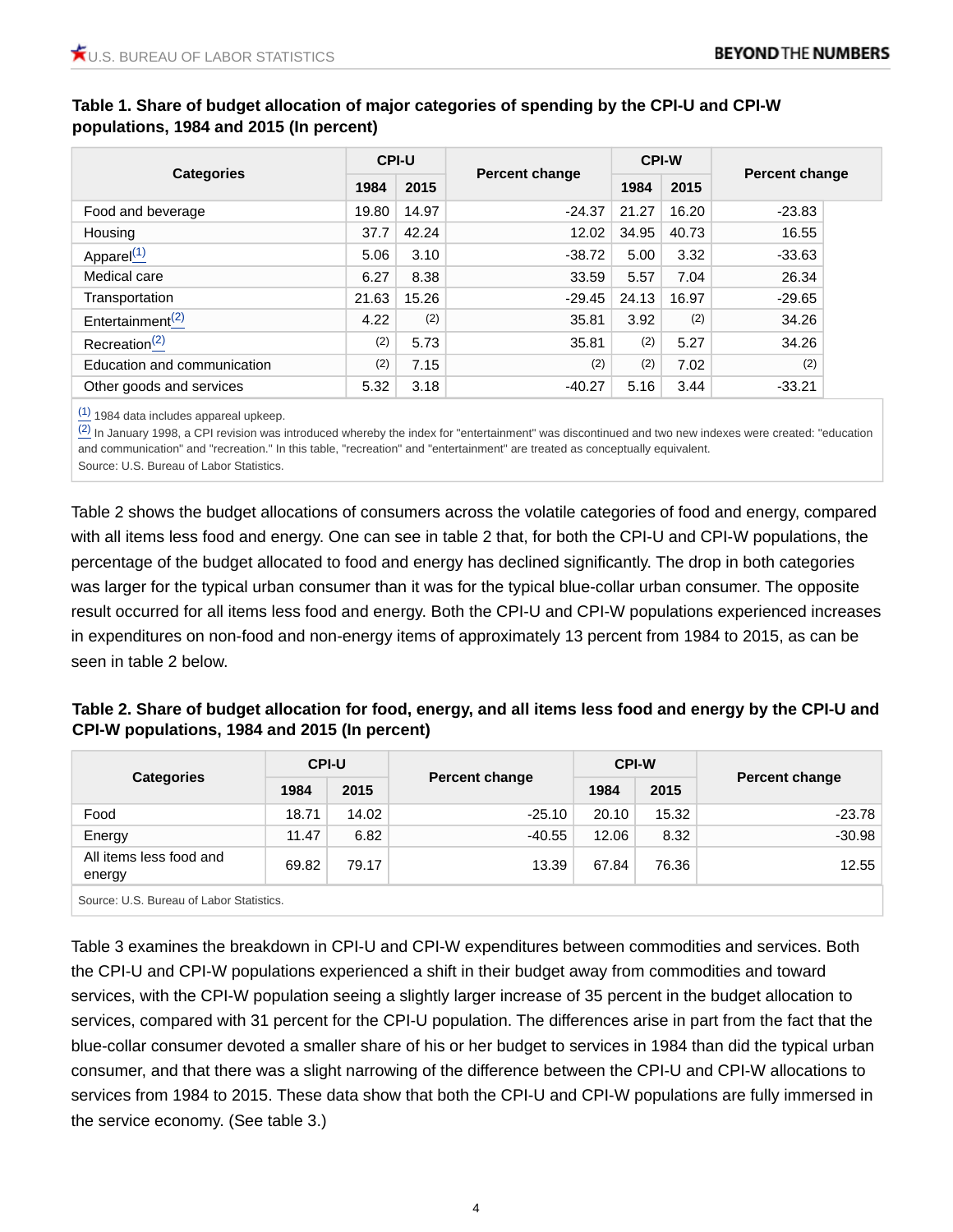|                                          | <b>CPI-U</b> |       |                       | <b>CPI-W</b> |       |                       |
|------------------------------------------|--------------|-------|-----------------------|--------------|-------|-----------------------|
| <b>Categories</b>                        | 1984         | 2015  | <b>Percent change</b> | 1984         | 2015  | <b>Percent change</b> |
| Commodities                              | 51.81        | 36.86 | $-28.86$              | 55.52        | 39.95 | $-28.05$              |
| <b>Services</b>                          | 48.2         | 63.14 | 31.02                 | 44.48        | 60.06 | 35.01                 |
| Source: U.S. Bureau of Labor Statistics. |              |       |                       |              |       |                       |

**Table 3. Share of budget allocation for commodities and services by the CPI-U and CPI-W populations, 1984 and 2015 (In percent)**

<span id="page-4-0"></span>One of the more notable budget reallocations over the last 30 years has been in housing, in particular, in the allocation of the consumer budget to rent and owners' equivalent rent. $\frac{8}{5}$  $\frac{8}{5}$  $\frac{8}{5}$  The overall change in the allocation of the budget to shelter has been relatively similar for the CPI-U and CPI-W consumers, though larger overall for the CPI-W. Within shelter, however, there are stark differences. But the CPI-U and CPI-W populations have experienced substantial increases in their allocation to owners' equivalent rent, given the rise in homeownership rates over the last 30 years. But the rise for the CPI-U population was much larger than for the CPI-W population (76 percent compared with 57 percent, respectively). Moreover, blue-collar consumers have seen their allocation to rent almost double (89 percent), compared with a much smaller increase in the share to rent (25 percent) for the typical urban consumer. (See table 4.)

### **Table 4. Share of budget allocation for shelter, rent or owners' equivalent rent by the CPI-U and CPI-W populations, 1984 and 2015 (In percent)**

|                           | <b>CPI-U</b> |       |                | <b>CPI-W</b> |       | Percent change |  |
|---------------------------|--------------|-------|----------------|--------------|-------|----------------|--|
| <b>Categories</b>         | 1984         | 2015  | Percent change | 1984         | 2015  |                |  |
| Shelter                   | 21.79        | 33.15 | 52.14          | 19.95        | 31.56 | 58.24%         |  |
| Rent                      | 6.2          | 7.73  | 24.77          | 5.77         | 10.89 | 88.55          |  |
| Owners equivalent<br>rent | 13.73        | 24.23 | 76.48          | 12.64        | 19.87 | 57.19          |  |
| .<br>$\sim$               |              |       |                |              |       |                |  |

Source: U.S. Bureau of Labor Statistics.

As noted above, the allocation to food and beverages has declined precipitously for the CPI-U and CPI-W population. Similarly, the proportion of the budget allocated to apparel and transportation has declined, while the budget allocation to medical care and recreation has increased dramatically. The decline in the portion of the budget allocated to food and beverages has been driven mainly by a drop in the allocation to grocery items. In 1984, the CPI-U population spent approximately 13 cents out of every dollar on grocery items (food at home), while the CPI-W population spent approximately 14 cents. In 2015, those numbers had declined to roughly 8 cents and 9 cents on the dollar for the CPI-U and CPI-W populations, respectively. Thus, the typical urban consumer saw a 35-percent drop in his or her budget allocation to groceries, while the typical blue-collar urban consumer saw a similarly large drop of 31 percent. Moreover, large declines in budget allocation were seen across the full spectrum of grocery categories, with double-digit percentage declines in each of the six main grocery categories (see table 5) in the CPI aggregation structure, for both the CPI-U and CPI-W populations.

Meanwhile, the budget allocation to food away from home had a smaller decline, compared with that to groceries. The CPI-U population decreased its budget allocation to food away from home (restaurants, delis, takeout, etc.) by about 6 percent, while the CPI-W population reduced its budget share to food away from home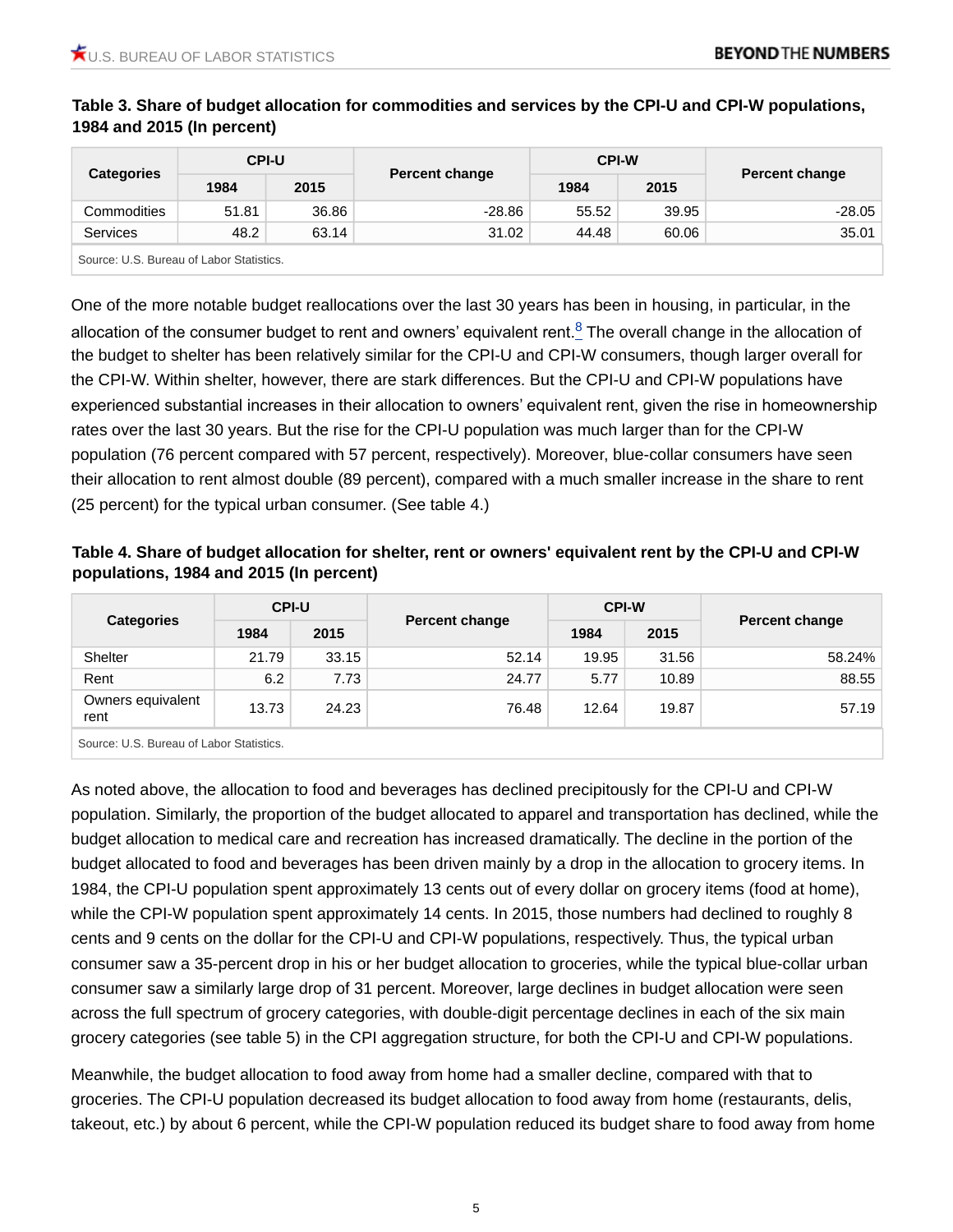by about 8 percent. As is true with other categories, this does not necessarily mean that people spend less money on going out to eat today, compared to 1984, only that the proportion of their budget devoted to eating out is less. In addition, the typical urban consumer saw a larger drop in budget share to groceries than the typical blue-collar urban consumer, while the typical blue-collar urban consumer saw a larger drop in budget share to food away from home than the typical urban consumer. (See table 5.)

## **Table 5. Share of budget allocation for major grocery items by the CPI-U and CPI-W populations, 1984 and 2015 (In percent)**

|                                                     | <b>CPI-U</b> |      |                | <b>CPI-W</b> |      |                       |  |
|-----------------------------------------------------|--------------|------|----------------|--------------|------|-----------------------|--|
| <b>Categories</b>                                   | 1984         | 2015 | Percent change | 1984         | 2015 | <b>Percent change</b> |  |
| Food at home                                        | 12.58        | 8.23 | $-34.59$       | 13.63        | 9.37 | $-31.23$              |  |
| Cereal and bakery products                          | 1.71         | 1.10 | $-35.79$       | 1.86         | 1.26 | $-32.22$              |  |
| Meats, poultry, fish and eggs                       | 3.97         | 1.88 | $-52.76$       | 4.36         | 2.29 | $-47.59$              |  |
| Dairy and related products $(1)$                    | 1.64         | 0.85 | $-48.45$       | 1.78         | 0.94 | $-47.38$              |  |
| Fruits and vegetables                               | 1.92         | 1.40 | $-27.21$       | 1.95         | 1.52 | $-22.06$              |  |
| Nonalcoholic beverages and beverage materials $(2)$ | 1.36         | 0.98 | $-28.37$       | 1.54         | 1.18 | $-23.80$              |  |
| Other food at home <sup>(3)</sup>                   | 3.34         | 2.03 | $-39.11$       | 3.69         | 2.20 | $-40.28$              |  |
| Food away from home                                 | 6.13         | 5.79 | $-5.60$        | 6.47         | 5.94 | $-8.07$               |  |

 $(1)$  In 1984, this category is identified as "dairy products" and in 2015 it is identified as "diary and related products."

 $\frac{(2)}{(2)}$  $\frac{(2)}{(2)}$  $\frac{(2)}{(2)}$  In 1984, this category is identified as "nonalcoholic beverages" and was included in "other food at home" and in 2015 it is identified as "nonalcoholic beverages and beverage materials" and listed as a category by itself, separate from "other food at home."

 $\frac{(3)}{(4)}$  $\frac{(3)}{(4)}$  $\frac{(3)}{(4)}$  In 1984, nonalcoholic beverages was included as part of "other food at home."

Source: U.S. Bureau of Labor Statistics.

A review of changes in expenditures patterns across broad categories of consumer spending shows a drop in budget allocation for both the CPI-U and CPI-W consumer to basics such as groceries, energy, transportation, clothing, and miscellaneous goods and services. Conversely, consumers spend a greater portion of their budget on housing, medical care, and recreation. A much larger portion of the budget is spent on services, while the allocation to commodities has sharply declined.

We now examine changes in a select set of more specific categories of consumer spending. One prominent change is the decline in smoking and alcohol consumption as a proportion of the budget for both populations. The CPI-W population still spends more of its budget on smoking than does the CPI-U population, while the CPI-U population now spends more of its budget on alcohol consumption than does the CPI-W population (unlike in 1984). But both populations now spend less of their budget on both tobacco and alcohol (which does not necessarily mean there has been an absolute decline in dollars spent on their consumption).

<span id="page-5-0"></span>Tobacco is a component of other goods and services. Personal care is the other main category within other goods and services).<sup>[9](#page-8-3)</sup> Personal care includes products for hair, dental, shaving, toiletry, and cosmetic purposes, as well as services such as haircuts and beauty parlor services. In 2015, personal care also included miscellaneous items such as legal services, funeral expenses, dry cleaning, and financial services. These miscellaneous items account for the increase in the personal care budget for the CPI-U and CPI-W populations. While personal care products and services have declined as a percentage of the consumer budget, the overall personal care budget has increased due to the inclusion of legal services, funeral expenses, and other miscellaneous personal services (and miscellaneous personal goods). The CPI-U population saw an increase in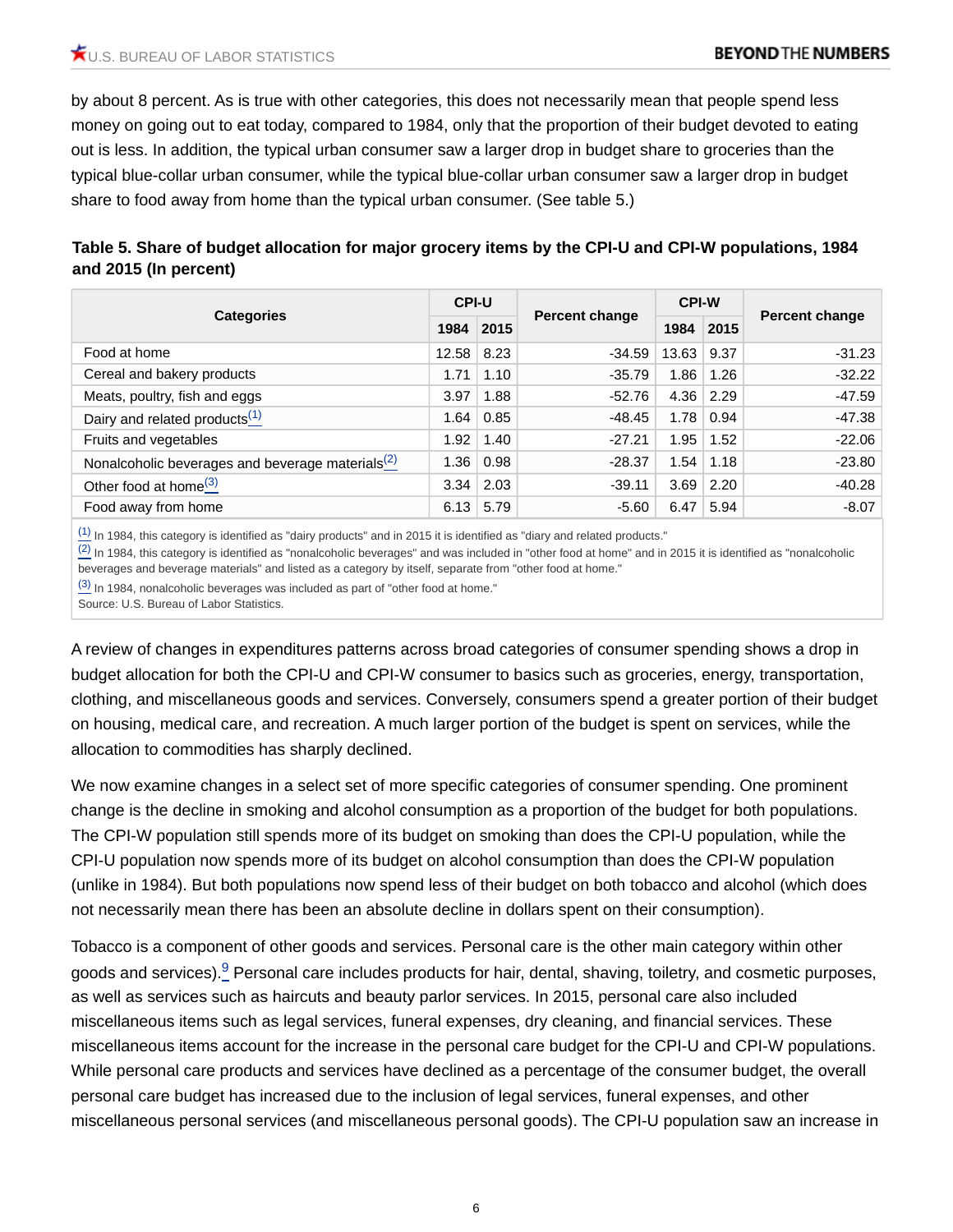personal care from 1.9 percent in 1984 to 2.5 percent in 2015. The CPI-W population saw an increase in personal care from 1.9 percent in 1984 to 2.4 percent in 2015.

As already noted, expenditures on medical care have seen an overall increase by both populations. Within medical care, expenditures on medical care commodities by the CPI-U population have risen from about 1 percent of the budget in 1984 to 1.8 percent in 2015; a similar increase by the CPI-W population saw expenditures on medical care commodities rise from about 0.9 percent of the budget in 1984 to 1.5 percent in 2015. Medical care services expenditures expanded from 5.2 percent of the budget in 1984 to 6.6 percent of the budget in 2015 for the CPI-U population, and from 4.6 percent in 1984 to 5.5 percent in 2015 for the CPI-W population. This increase in the two largest subcategories of medical care corresponds with a general rise in life expectancy and a general rise in healthcare expenditures related at least in part to the growth in importance of the health care industry in the contemporary economy.

Finally, another change that has affected the consumer budget is the increase in recreation spending. In 1984, the major group category "entertainment" included reading materials, sporting goods, toys, pet products, photography, hobbies, admissions, fees for participant sports, and other entertainment services. Televisions were included in household furnishings and operations in 1984, but were included in "recreation" in 2015. (For purposes of this article, recreation is treated as conceptually the same as the category called entertainment in 1984.) In 2015, recreation also included reading materials, sporting goods, toys, pet products, and photography. But recreation also included televisions; cable and satellite; video discs and other media; audio equipment; and audio discs, tapes, and other media. As already noted in table 1, the typical urban consumer increased his or her budget allocation to recreation from 4.2 percent to 5.7 percent, while the typical blue-collar urban consumer saw his or her budget allocation increase from 3.9 to 5.3 percent. An important part of this increase can be attributed to the inclusion of cable and satellite television and radio services, which, in 2015, constituted 1.5 percent of the CPI-U budget and 1.7 percent of the CPI-W budget. Admission fees also had allocation increases, while other categories such as reading materials and sporting goods had declines.

# **Summary**

The composition of the consumer budget has noticeable changes over the last 30 years. This article has highlighted the changes at broad levels and a selective set of detailed categories such as tobacco, alcohol, and personal care. Both the typical urban consumer and the typical blue-collar urban consumer have dramatically decreased their budget allocations to food and beverages, apparel, transportation, and other goods and services while increasing the share of their budget to housing, medical care, and recreation. For both the CPI-U and CPI-W populations, the percentage of the budget allocated to food and energy has declined significantly. Both the CPI-U and CPI-W populations dramatically reallocated their budget from commodities to services. Moreover, the CPI-U and CPI-W populations have witnessed substantial increases in their allocation to owners' equivalent rent; this is not surprising given the rise in homeownership rates over the last 30 years. But the rise for the CPI-U population was much larger than for the CPI-W population. Moreover, blue-collar consumers have seen their allocation to rent almost double, compared with a much smaller increase in the share to rent for the typical urban consumer. In 1984, the CPI-U population spent approximately 13 cents out of every dollar on grocery items, while the CPI-W population spent approximately 14 cents. In 2015, those numbers had declined to roughly 8 cents and 9 cents on the dollar for the CPI-U and CPI-W populations, respectively.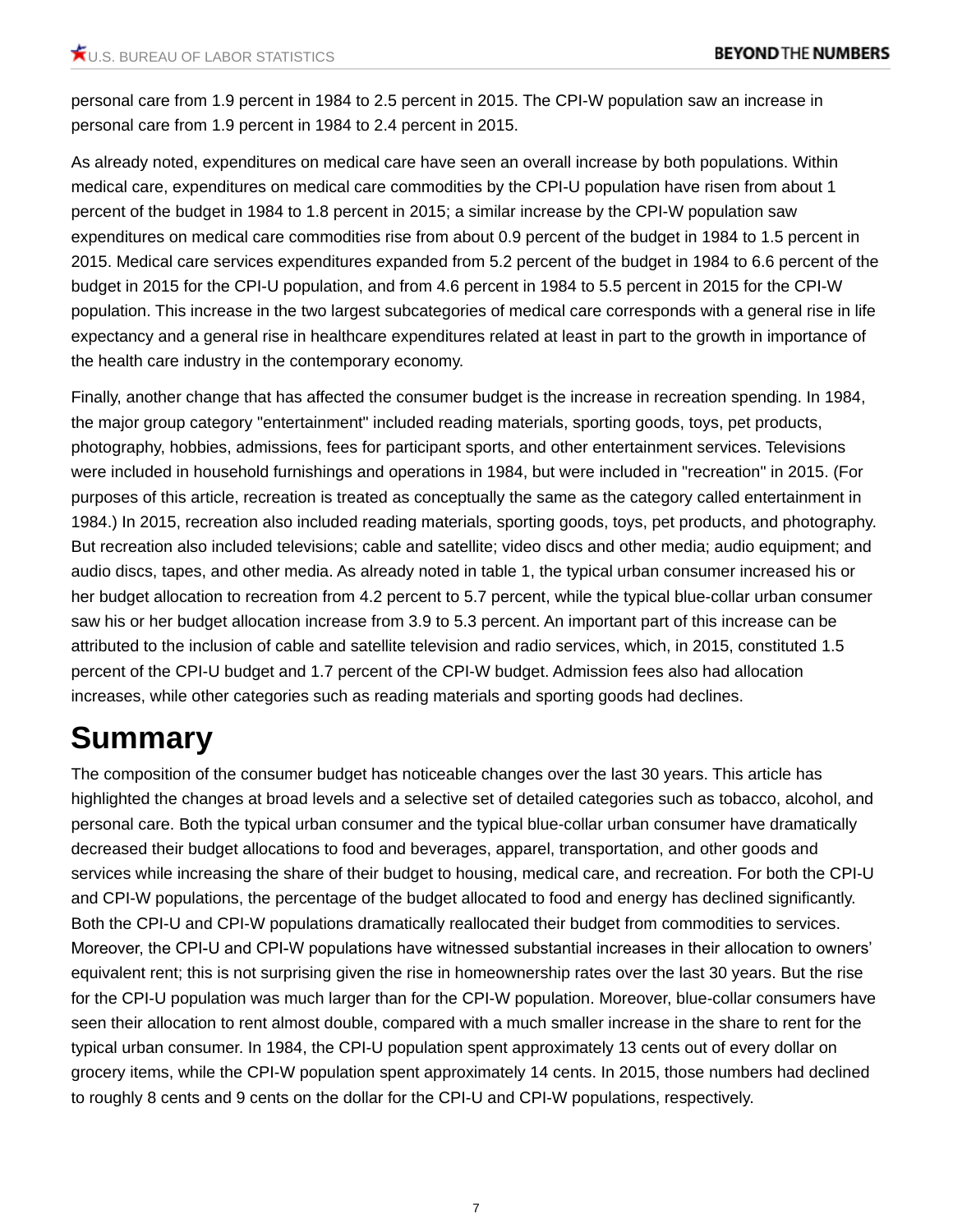Moreover, there has been a noticeable decline in the budget allocated to smoking and alcohol consumption for both populations. The CPI-W population still spends a greater proportion of its expenditures more on smoking than does the CPI-U population, while the CPI-U population now spends more on alcohol consumption than does the CPI-W population. But both populations have seen tobacco and alcohol decline as a proportion of their total budget. While personal care products and services have declined as a percentage of the consumer budget, the overall personal care budget has increased due to the inclusion of legal services, funeral expenses, and other miscellaneous personal services. Finally, the portion of the consumer budget spent on recreational pursuits has risen over the last 30 years for both the CPI-U and CPI-W consumer.

This **Beyond the Numbers** article was prepared by Jonathan Church, Economist in the Division of Consumer Prices and Price Indexes, Office of Prices and Living Conditions, Email: church.jonathan@bls.gov, Telephone: (202) 691-5379.

Information in this article will be made available upon request to individuals with sensory impairments. Voice phone: (202) 691-5200. Federal Relay Service: 1-800-877-8339. This article is in the public domain and may be reproduced without permission

#### **RELATED ARTICLES**

[Why does BLS provide both the CPI-W and CPI-U?](https://www.bls.gov/opub/btn/volume-3/why-does-bls-provide-both-the-cpi-w-and-cpi-u.htm)

[The cost of 'basic necessities' has risen slightly more than inflation over the last 30 years](https://www.bls.gov/opub/btn/volume-4/the-cost-of-basic-necessities-has-risen-slightly-more-than-inflation-over-the-last-30-years.htm)

#### **NOTES**

<span id="page-7-0"></span> $^{\rm 1}_{\rm -}$  $^{\rm 1}_{\rm -}$  $^{\rm 1}_{\rm -}$  For more information on the Consumer Price Index for all urban consumers (CPI-U) and urban wage earners and clerical workers (CPI-W), see Part I. Overview of the CPI, in *BLS Handbook of Methods* (U.S. Bureau of Labor Statistics), p.2, [https://](https://www.bls.gov/opub/hom/pdf/homch17.pdf) [www.bls.gov/opub/hom/pdf/homch17.pdf.](https://www.bls.gov/opub/hom/pdf/homch17.pdf)

For more information on an experimental index for the elderly, which is unpublished but available upon request please contact the CPI information office by email: [cpi\\_info@bls.gov](file:/E:/Websites/wwwBlsGov/cpi_info@bls.gov) or telephone (202) 691-7000.

<span id="page-7-1"></span> $\frac{2}{3}$  $\frac{2}{3}$  $\frac{2}{3}$  Ibid.

For more information on buying habits, see CPI FAQs, "Whose buying habits does the CPI reflect"? (U.S. Bureau of Statistics), [https://www.bls.gov/cpi/cpifaq.htm#Question\\_3.](https://www.bls.gov/cpi/cpifaq.htm#Question_3)

<span id="page-7-2"></span> $\frac{3}{2}$  $\frac{3}{2}$  $\frac{3}{2}$  Ibid.

<span id="page-7-3"></span> $\frac{4}{5}$  $\frac{4}{5}$  $\frac{4}{5}$  The data reflect relative importance tables produced each December and updated every 2 years based on new expenditure data.

<span id="page-7-4"></span> $5$  For more information on how consumers spent their money in 2015, see table 1, Relative importance of components in the Consumer Price Indexes: U.S. city average, December 2015 (U.S. Bureau of Labor Statistics), [https://www.bls.gov/cpi/](https://www.bls.gov/cpi/usri_2015.txt) [usri\\_2015.txt](https://www.bls.gov/cpi/usri_2015.txt).

For a complete portrait of the consumer budget in 1984, contact the author for a listing of the relative importance data in 1984.